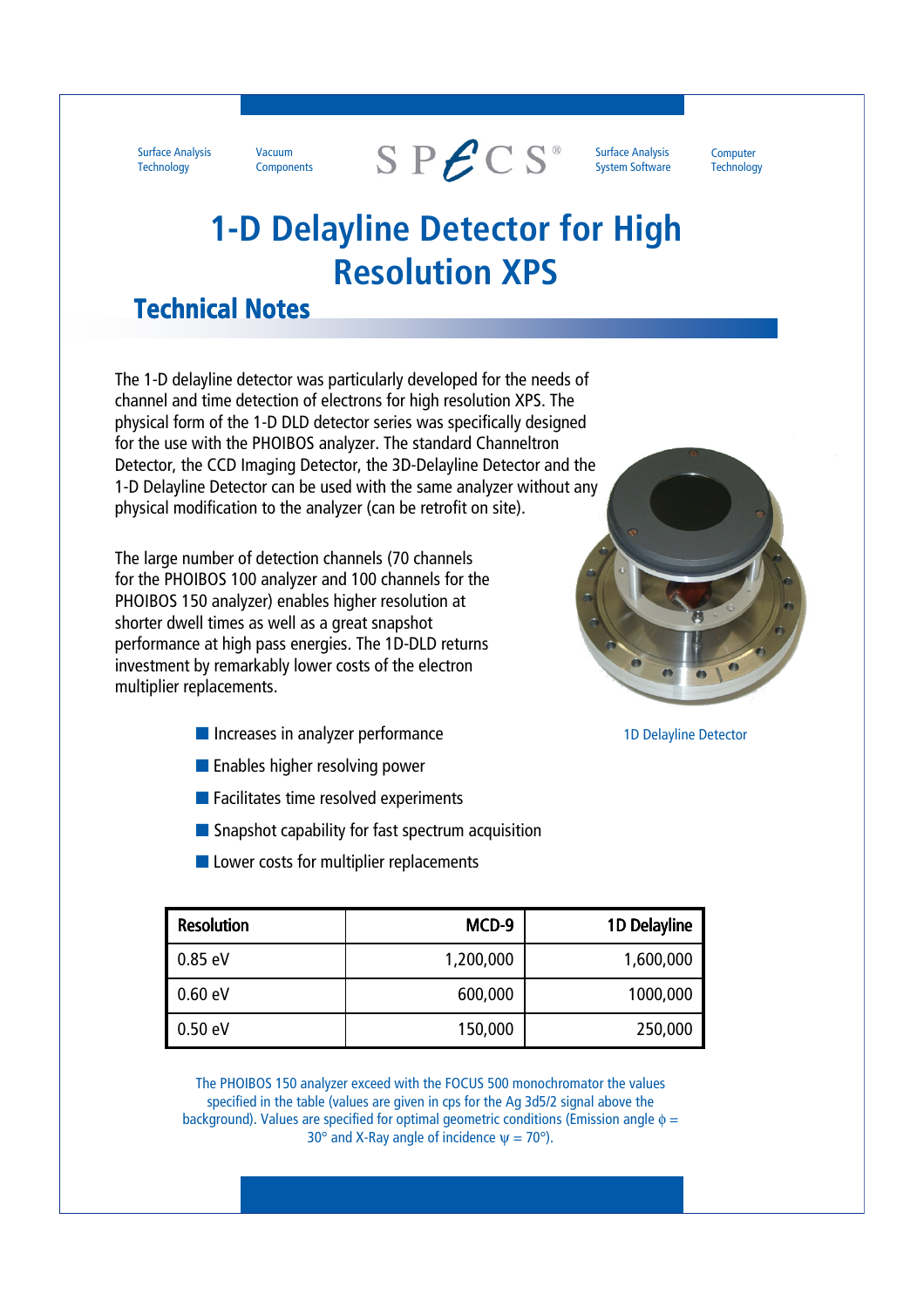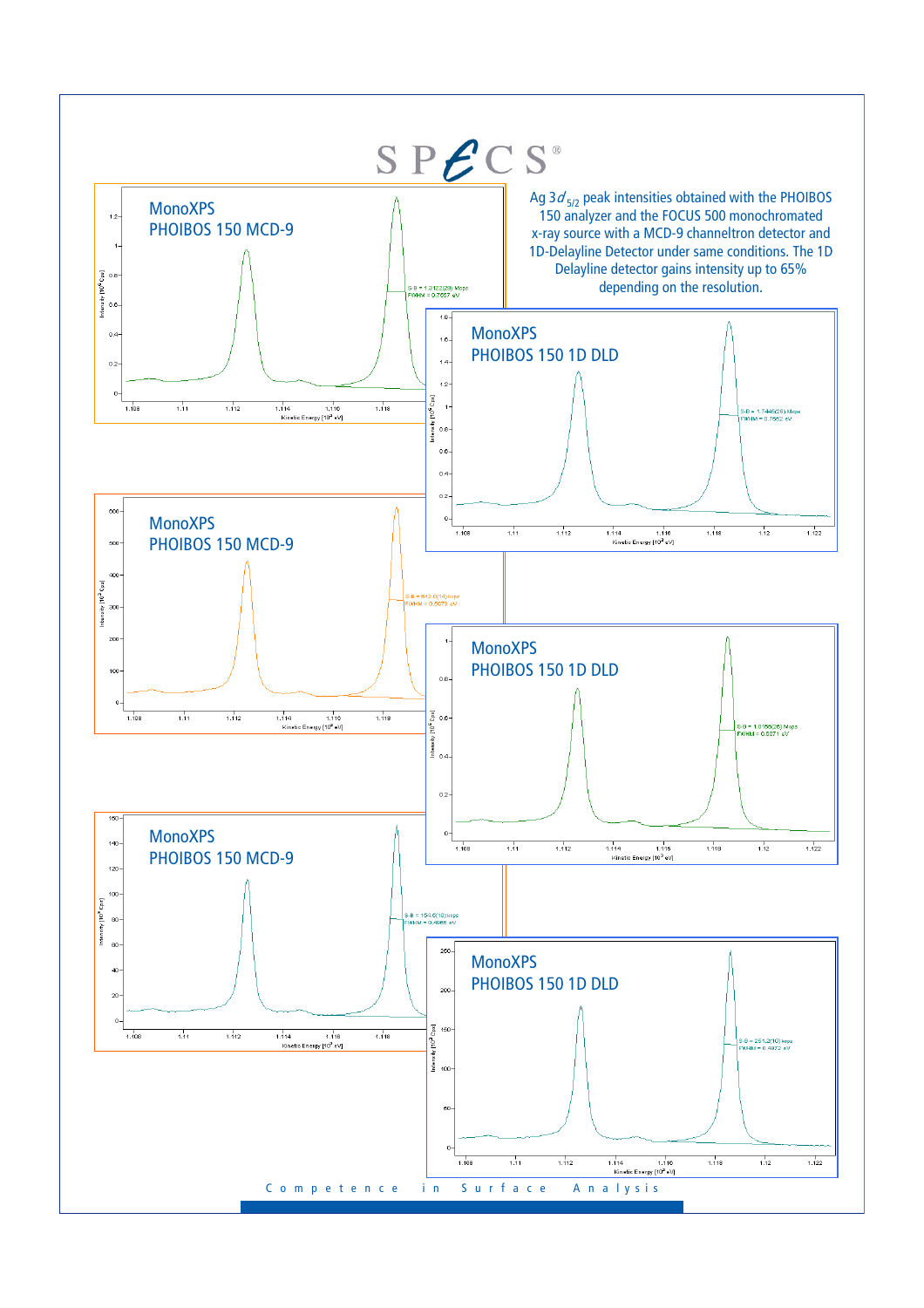# $SP\mathcal{E}CS^*$

#### **High Resolution Spectra**

The diagram shows the Ag  $3d$  peak. The measurement has been performed with a FOCUS 500 x-ray monochromator and a PHOIBOS 150 1D DLD hemispherical analyzer using the Medium Area mode. The analyzer was set to pass energy (6.2 eV) and analyzer slits (7 mm width at entrance and exit) to give an inherent electron energy resolution of about 220 meV. The Iris aperture was fully opened and the x-ray source was run in focus mode.

The result has proven that the instrument's high throughput is attainable even at highest resolution.

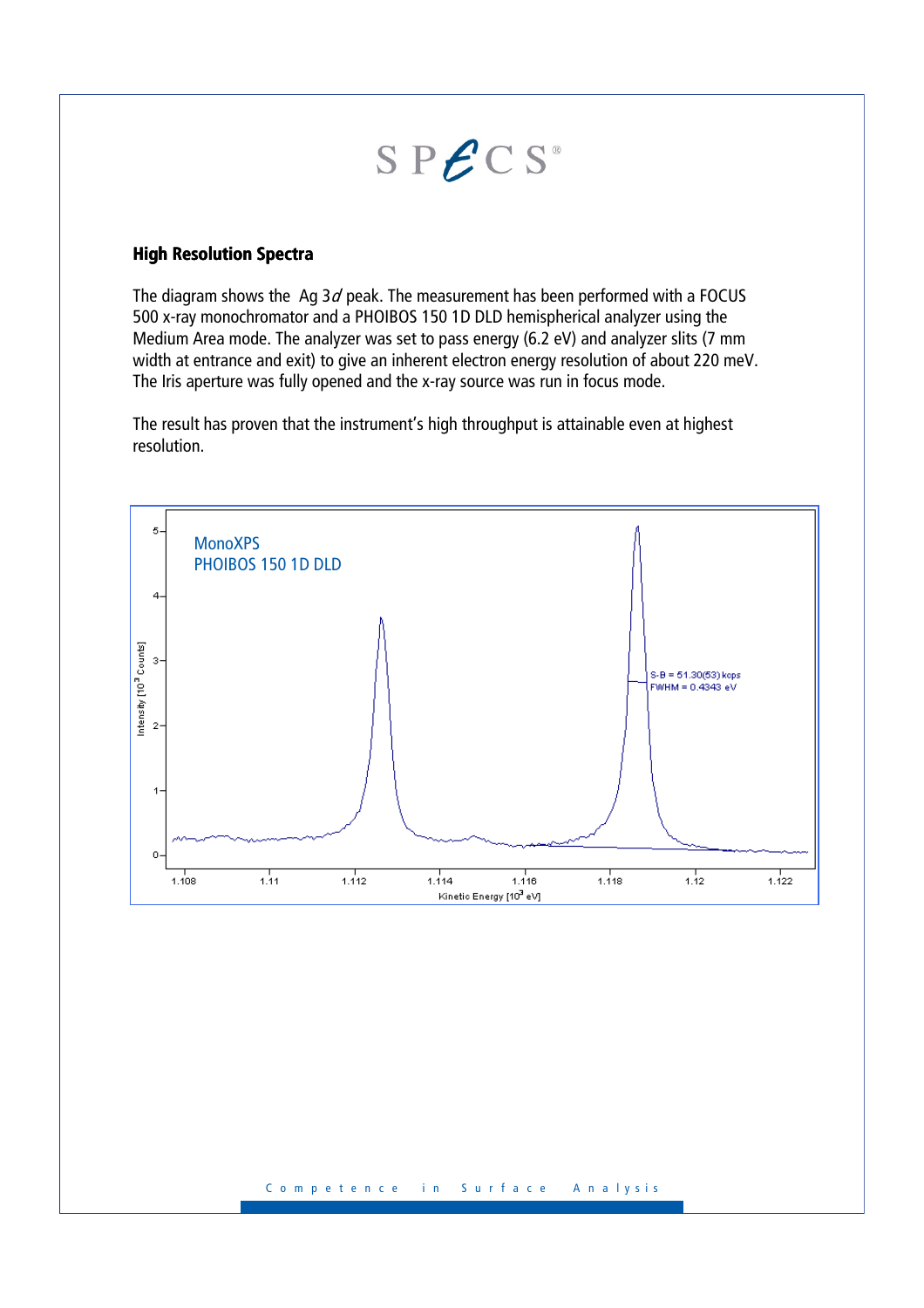$$
S\ P\mathcal{E} \ C\ S^*
$$

#### **Maximum Count Rates**

The relationship for an ideal counter with a non-extended dead time  $\tau$ , observed count rate  $N_1$  and true count rate N is given by

$$
N_1 = N / (1 + N \tau).
$$

We have measured the count rates as a function of the photoelectron current for a PHOIBOS 150 1D DLD analyzer. We have verified the linearity and the non-extended dead time behavior for the 1D delayline detector up to 4 Mcps. Up to these count rates no significant deviation from linearity could be observed with the detection system.

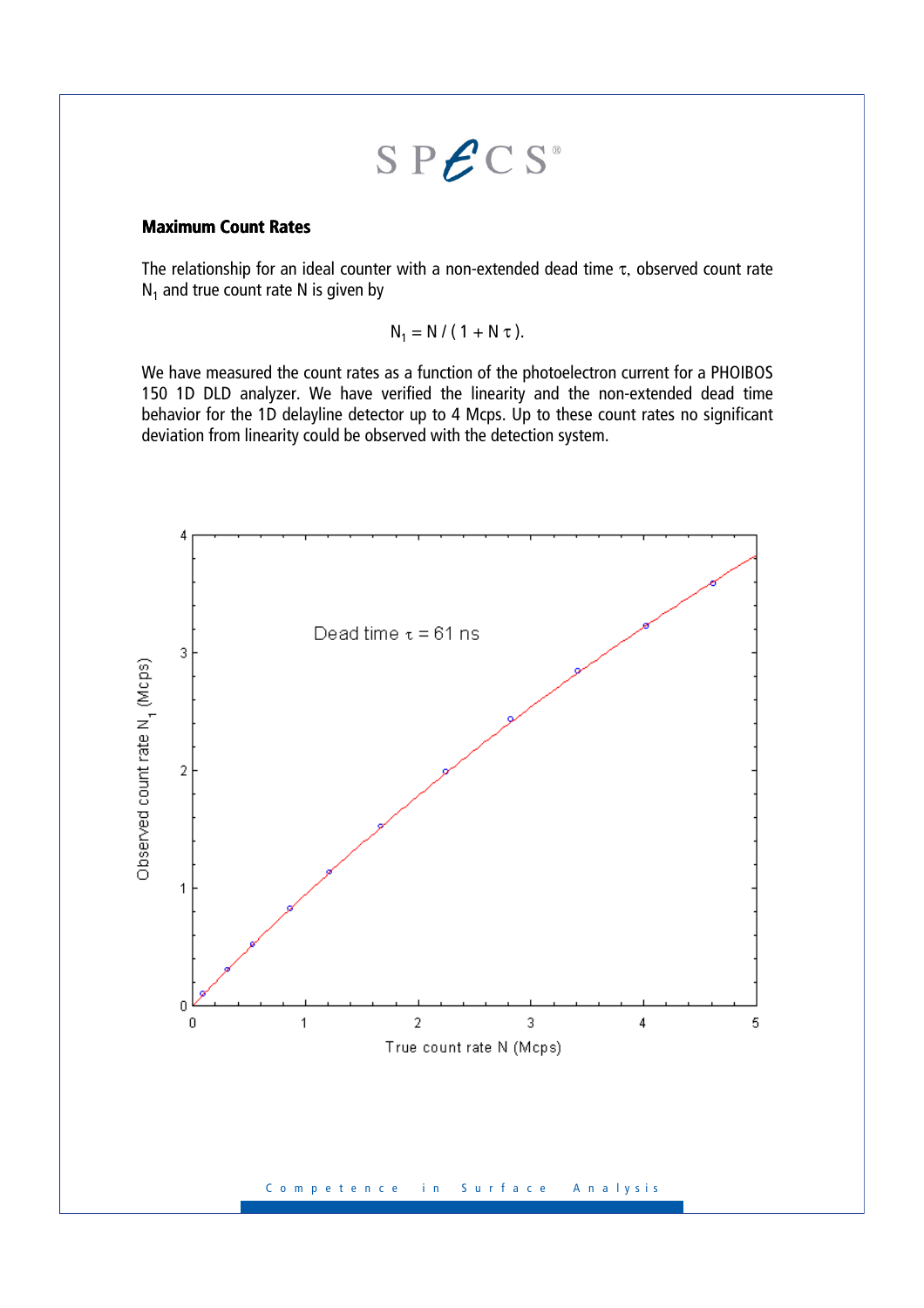

#### **Time-resolved Methods using the 1D Delayline Detector resolved Methods using the 1D Delayline Detector**

Many applications require time-dependent stroboscopic measurements, such as spectroscopy on pulsed cluster sources, MIES experiments with pulsed sources, the use of pulsed magnetic fields at magnetic samples, and any kind of experiment synchronization to pulsed photon sources like lasers, synchrotron facilities or free electron lasers. Such functionality can be used to improve the signal - background ratio or to separate repetitive changes in the spectroscopic signals at different coupled frequencies in the sample excitation setup. The most detector types may realize such functionality just by moving a small alternating active time aperture or step by step in time using a changeable delay. The disadvantage of such a method is the unavoidable duty cycle and so an intensity loss always occurs due to the random nature of the photo-ionization process. A delay-line detector overcomes that by measuring all incoming particles not only by position but also by time. Thus, the software can sort them into the appropriate time intervals and there will be no data loss at all.

**All delay-line detector systems provide an intrinsic ability of clock-referenced measurements due to their data acquisition principle. The given dwell time for a point measurement can be sub-divided into various sub-time intervals, which can be defined as even in length or freely with different time lengths. The intervals may also overlap, or alternatively there could be any time gap between them. In order to use this functionality, the user must provide a periodic reference clock signal as a standard TTL signal which defines the zero time reference points of all defined intervals within the reference period time.** 

| Range                                   | <b>Specification</b>                                                                                                                                                                                                                                                                   |
|-----------------------------------------|----------------------------------------------------------------------------------------------------------------------------------------------------------------------------------------------------------------------------------------------------------------------------------------|
| High precision range                    | $T_r = 1$ ns $- 40$ µs<br>2 - 16 time intervals freely definable<br>Resolution 27 ps<br>Using 21 bits dynamics in time measurement results                                                                                                                                             |
| <b>Extended high precision</b><br>range | $T_r = 1$ ns - 950 s<br>2 - 16 time intervals freely definable<br>Resolution: $27$ ps $- 232$ ms<br>Time results will be binned together in multiples of two by a<br>user parameter in order to reach longer ranges of $T_r$ using 12<br>bits dynamics in the time measurement results |
| Low precision range                     | $T_r = 1 \,\mu s - 100 \,\text{s}$<br>2 - 16 intervals freely definable<br>Resolution: 25 ns<br>Using 32 bits dynamics in time measurement results<br>in Surface<br>Competence<br>Analysis                                                                                             |

**There are different reference period time ranges T<sup>r</sup> available which operate with different time resolutions and digital dynamics:**